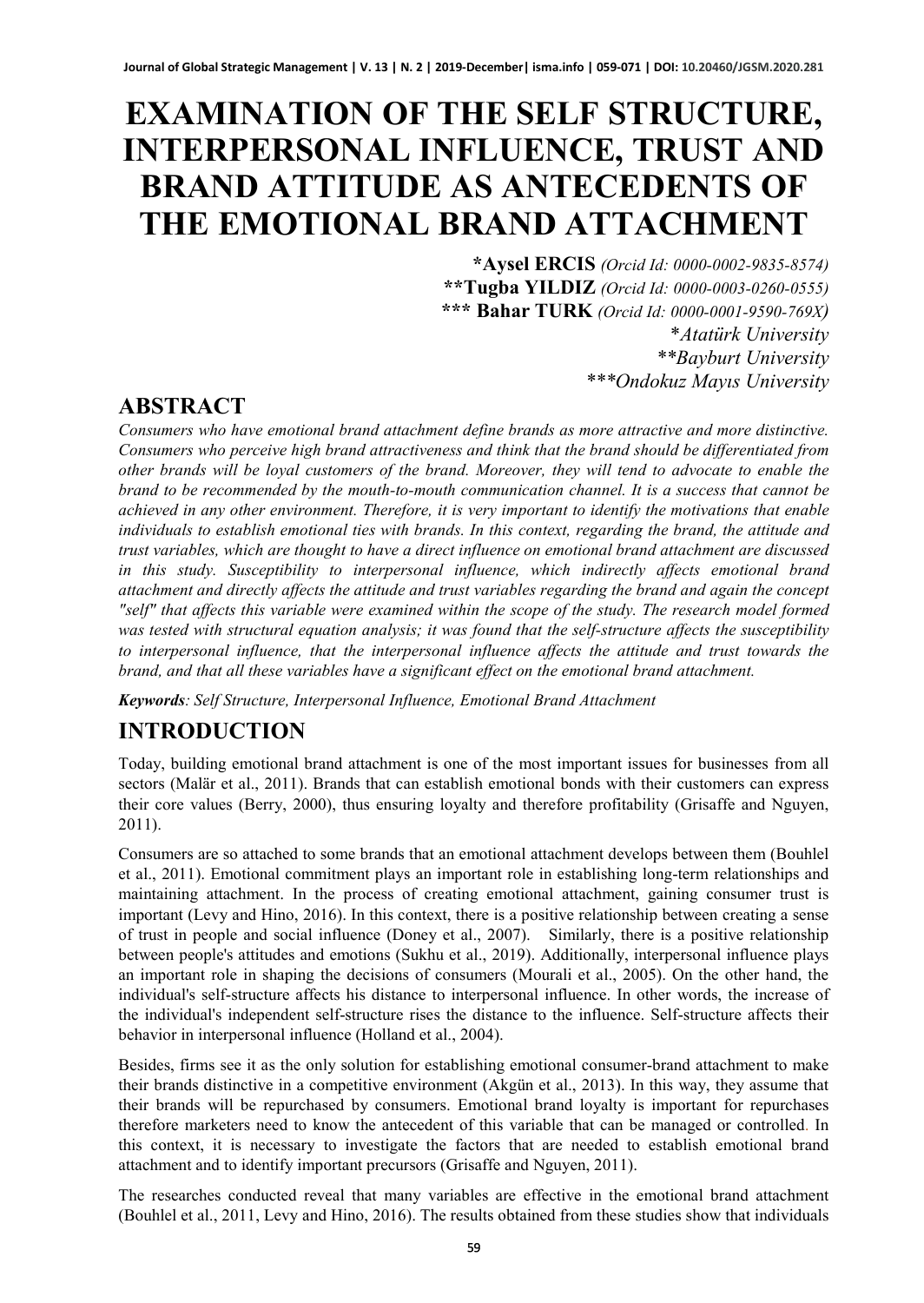who have positive attitudes towards the brand and trust in the brand (Levy and Hino, 2016) develop emotional brand attachment (Sukhu et al., 2019). Besides, studies reveal that interpersonal influence affects consumers' decision-making mechanisms (Mourali et al., 2005) and that it has a positive influence on individuals' developing a positive attitude towards the brand and trusting in the brand (Doney et al., 2007, Uddin and Khan, 2018, Thurasamy et al., 2002). In addition to all these, the self-structure that affects sensitivity to interpersonal influence should also be considered. It is seen that the distance of individuals with independent self-structure to interaction has been increasing (Holland et al., 2004).

Within the scope of this information, in this research where the aim is to investigate the primary forces of emotional brand attachment, the effect of brand trust and attitude towards the brand on emotional brand attachment was examined, also considering the related literature support. Also, the effect of interpersonal influence on brand trust and attitude towards the brand was discussed and finally, the effect of an individual's self-structure on interpersonal influence was investigated

# **LITERATURE REVIEW AND THEORETICAL FRAMEWORK Self Structure**

It is known that there is a relationship between the brand preferences and selves of individuals who meet the need to express themselves with brands (Escalas and Bettman, 2005). Because individuals tend to prefer products that are compatible with them. In the related literature, the self-structure is considered as two variables as "interdependent self" and "independent self". The basic principle of the dependent self structure is based on the connection of the individual with other individuals. Individuals tend to think and act in such a way as to emphasize their connections with others and strengthen their existing relationships to maintain and develop this structure based on interdependence (Cross et al., 2000). Interdependent self structure means that one sees him/herself as an individualized being or as someone who thinks s/he is related to others. Therefore, it is stated that there is an interaction between the dependent self structure and susceptibility to interpersonal influence (Sun et al., 2009). Individuals who have an independent self structure see themselves as unique and different from group members and think that they have valuable features (Agrawal and Maheswaran, 2005). While individuals with interdependent self structure tend to make choices according to functional benefits, it is seen that individuals with independent self structure make product choices by considering symbolic benefits (Başar and Erciş, 2015).

H1: The self-structure of consumers affects their tendency to interpersonal influence.

H1a: The interdependent self-structure of consumers affects their tendency to interpersonal influence.

H1b: The independent self-structure of consumers affects their tendency to interpersonal influence

#### **Interpersonal Influence**

In the literature, sensitivity to interpersonal influence is treated in two categories. The first one is informational interpersonal influence and the other is prescriptive interpersonal influence (Bearden et al., 1989). Informational interpersonal influence is described as "the interaction regarding the acceptance of information based on evidence of truth" (Deutsch and Gerard, 1955). "The impact formed to adapt to the expectations of other individuals," defines normative interpersonal influence. Informational affect both indicates accepting information and having a good tendency to purchase and proving the truth reliably (Saleem and Ellahi, 2017). The normative interpersonal influence reflects the psychological needs of individuals to comply with group norms and standards to be accepted by the group concerned (Shen et al., 2010, Wang et al., 2005). Normative sensitivity is also related to the social effects that result from wanting to look good in the face of other individuals (Hoon Ang et al., 2001, Girma, 2016). Therefore, predisposition to interpersonal influence affects people's generally accepted behaviors, thoughts and beliefs about products (Alkailani and Kumar, 2016). The sensitivity of consumers to interpersonal influence especially indicates their degree of being influenced by others in their consumption preferences (Kropp et al., 2003). In other words, to which extent the information obtained from the society affects consumers depends on their sensitivity to interpersonal interaction (Hoffmann and Broekhuizen, 2009, Chen et al., 2005).

H2: The tendency of consumers to interpersonal influence affects brand trust.

H3: The tendency of consumers to interpersonal influence affects the attitude towards the brand.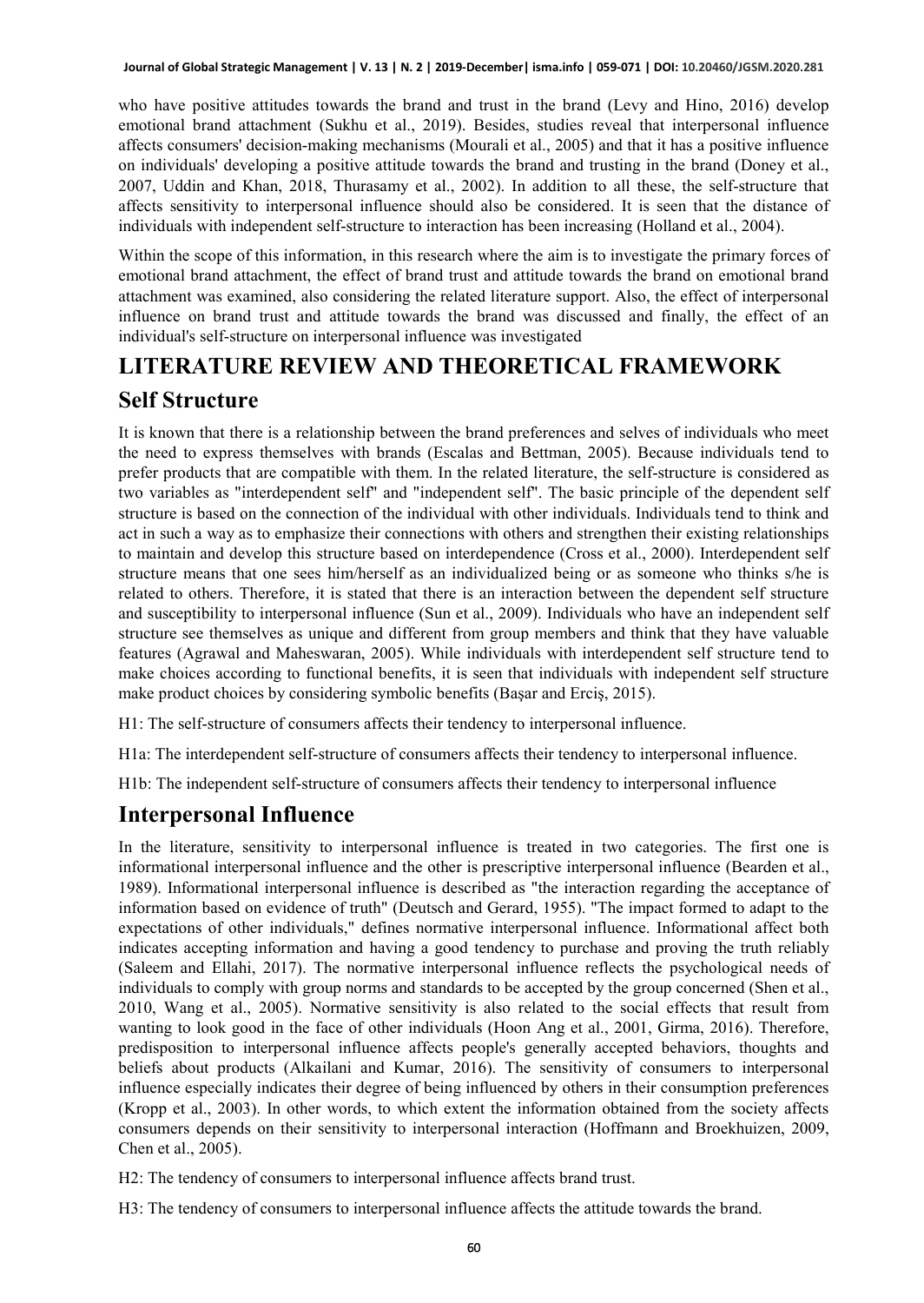### **Brand Trust**

The consumer belief developed regarding the brand's being honest and trustworthy is defined as brand trust (Chatterjee and Chaudhuri, 2005: 2). In other words, the customer's willingness to rely on the brand's ability to perform can be explained as brand trust (Chaudhuri and Holbrook, 2001). The most important point in the context of consumer-brand relationships is trust in the brand (Ulusu, 2011). Trust in a brand also means that consumers are willing to trust against the risk because of their expectations that the brand will lead to positive results (Lau and Lee, 1999: 344). Customers who are satisfied with the brand can turn to the same brand when they need it, and this situation strengthens the relationship in time. As a result of this strong relationship, emotional attachment is formed. In addition, with the emotional attachment formed, the customer becomes unable to think of other brands since s/he starts to see the brand as a friend (Sağlam and Sağlam, 2016). However, the phenomena of trust in the brand and satisfaction are highly effective in the formation of emotional attachment (Chinomona, 2013, Esch et al., 2006). According to Frasquet et al. (2017), as brand trust increases, brand loyalty also increases, that is trust in the brand affects loyalty positively (Bouhlel et al., 2011).

H4: Trust in the brand affects emotional attachment.

#### **Attitude towards Brand**

Attitude is a reactive predisposition that an individual has regarding anything around him. The subject of attitude may be concrete entities or abstract concepts. Besides, determining the attitudes of individuals is important in terms of predicting their behavior (Göksu, 2007: 87). Attitudes develop over time through the learning process and are shaped by the knowledge and experience an individual obtains from his/her family and the social groups to which s/he belongs to or wants to belong to (Fandos and Flavian, 2006). The attitude towards the brand can be expressed as an individual's internal assessment of the brand (Mitchell and Olson, 1981). According to Chung et al., (2013), the attitude towards the brand consists of the positive/negative evaluations of the customers regarding the brand. All these reveal that there is a positive relationship between an individual's attitudes towards the brand and his/her attachment to the brand (Chen et al., 2017).

Consumers who are emotionally attached to a brand, expected to have a positive attitude towards this brand. Although, positive brand attitudes are often reflected in powerful emotional attachments, here are several critical points. Firstly, strong emotional attachments develop over time and are often based on the influence between an individual and an attachment object/brand (Baldwin et al., 1996). These influences stimulate the development of meaning and evoke strong emotions about the attachment object/brand. Attitudes reflect one's evaluative reactions to an object. These reactions can evolve without any direct contact with them. Thus, a consumer may have a positive attitude toward an object/brand without ever having had any experience with it at all (Thomson et al., 2005). The other one, consumers can have positive attitudes toward any brand and toward objects that have little importance to their life. The brands to which consumers are emotionally attached are few. Because of this, this attachment is generally regarded as profound and meaningful (Richins, 1994). Also, individuals who are strongly emotionally attached to brands and show specific behaviors such as affinity maintenance and separation distress. Finally, individuals who are strongly attached to a person or brand are mostly committed to protecting their relationship with it (Miller, 1997, Thomson et al., 2005).

H5: The attitude towards the brand affects emotional attachment.

#### **Emotional Brand Attachment**

Emotions refer to responses given to a stimulus that is usually more intense, has a long-term effect and the reason for which is definite (Deniz and Erciş, 2010: 146). It is not enough to act solely on performance to create a big brand. Because consumers are living in an emotional world. In other words, the emotions of the individual have an important place in decision making (Webber, 1997). In addition to the ultimate solution is to create emotional linkages in a competitive environment in which companies try to differentiate their brands from others. In this way, brands strive to build deep, long-term, strong ties with their customers (Akgün et al., 2013). Identifying the variables that can strengthen emotional brand attachment both improves brand equity and enables more durable relationships (Krohmer et al., 2009). For this reason, it is very important to observe/know the emotional reactions of individuals towards brands to create consumers who show emotional brand attachment. Consumers' usage time of brands may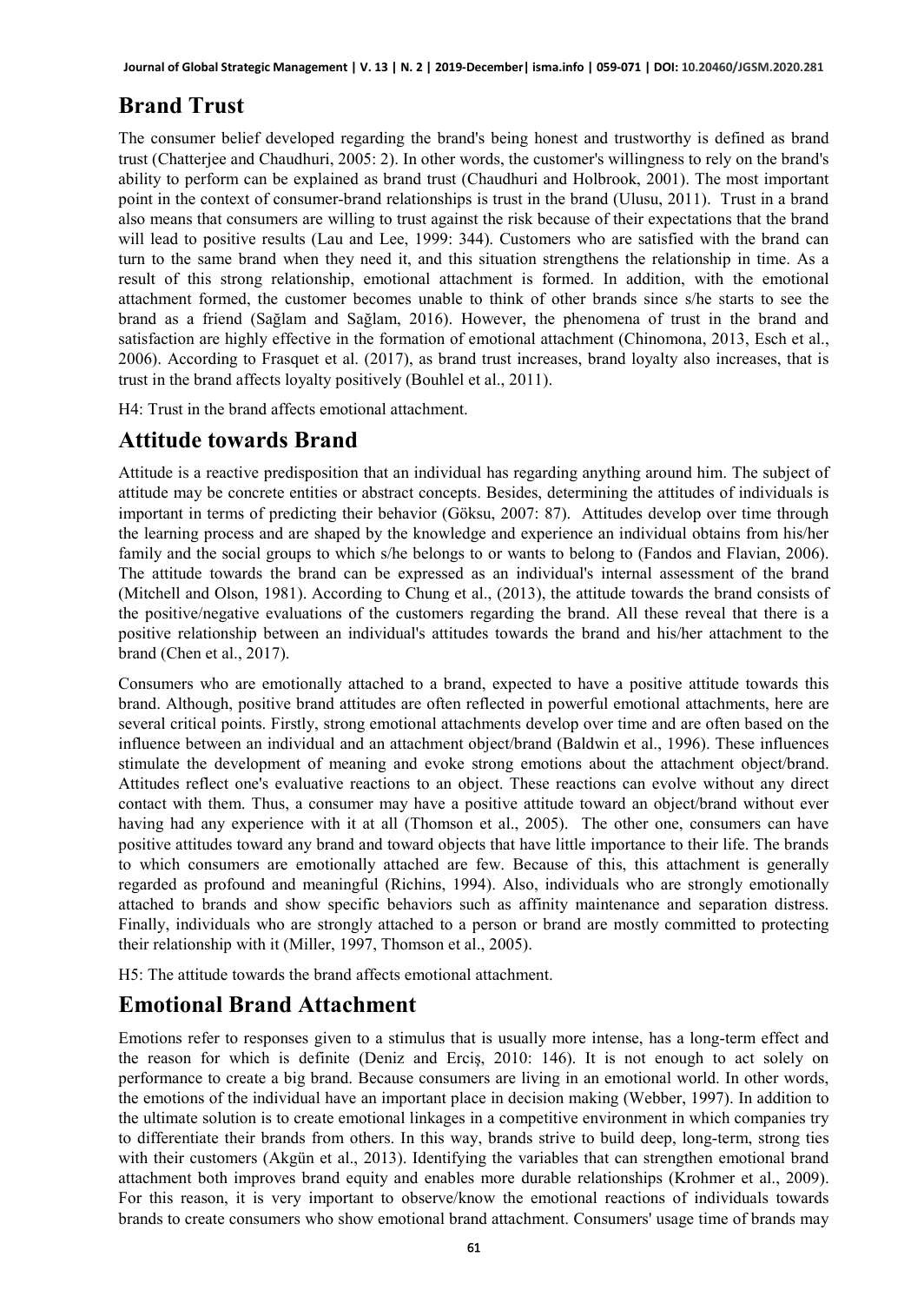vary. While some consumers use a brand only once for reasons such as poor quality, lack of functionality, overpricing or poor experience, some consumers can approach a particular brand lovingly and continue to prefer it despite all its costs. It is possible to say that the consumers who continue to buy the same brand for a long time develop emotional loyalty for that brand and even become the strong supporters of these brands they are emotionally connected to (Cheong, 2013). On the other hand, when we consider that there are many brands around consumers today, that brands have become a part of our lives, managers inevitably tend to adopt addictive marketing strategies that render their brands adorable (Pourazad and Pare, 2014). In other words, brand managers who know that the emotional dimension of the consumerbrand relationship has a great impact on consumer behaviors are attachment to creating passionate brands (Bauer, et al., 2007). On the other hand, some researchers view attachment as a measure of marketing effectiveness. In a marketing context, a suitable indicator of attachment is the extent to which the individual remains loyal to the brand (Garbarino and Johnson, 1999). In other words, the strength of emotional attachment to an object/brand may be associated with an investment in the object/brand, that is, the willingness to renounce self-interest to promote a relationship. Briefly, a valid measure of emotional attachment should predict consumers' investment in a brand (Thomson et al., 2005).

#### **RESEARCH METHOD**

#### **Purpose, Scope, and Limitations of the Research**

It is important to establish emotional bonds with the consumers to establish long-term relationships with them and to strengthen the relationship. Therefore, it is necessary to determine which variables are effective for brands to establish emotional attachment with their customers. In this context, regarding the brand, the attitude and trust variables, which are thought to have a direct influence on emotional brand attachment are discussed in this study. Susceptibility to interpersonal influence, which indirectly affects emotional brand attachment and directly affects the attitude and trust variables regarding the brand and again the concept "self" that affects this variable were examined within the scope of the study. In this study, the issue treated is the mobile phone market, which is a sector that has been growing day by day, in which competition has been increasing and it has become hard to convince the consumer and even forming emotional attachment and retaining the consumer is seen as the main solution. Therefore, the results obtained are not inclusive for people who do not use mobile phones. Besides, the results are limited only to the sample in which data is collected for this study and cannot be generalized for other product groups, brands, and cities.

#### **Data Collection Method and Process**

The main population of the research consists of individuals using mobile phones and aged 18 years and older living in Erzurum. The research data were obtained by using face to face survey method. The convenience sampling method was preferred as the sampling method. All of the scales used in the study were taken from the studies in the literature and the statements were adapted in line with the purpose of the research.

The self-structure scale was obtained from the study of Singelis (1994) and comprised of twenty fouritem Likert type scale. The interpersonal influence scale was obtained from the study of Bearden et al., (1989) and comprised of twelve items Likert type scale. Attitude towards the brand scale was obtained from the research of Eshgi et al., (2017) and comprised of quinary semantic differential scales. In the brand trust scale, the study conducted by Chinomona (2016) and comprised of four items Likert type scale. Emotional brand attachment scale Thomson's (2005) study was utilized and comprised of a tenitem Likert type scale.

The translation of the scales was made by the language experts and the mistakes that could arise by using the translation-back translation method were tried to be minimized. A pilot scheme was applied to a sample of 20 people and the survey was finalized. The survey was conducted between 18.07.2019 and 25.08.2019. After the surveys filled wrongly and incompletely were eliminated 326 surveys were evaluated. In the analysis of the data, descriptive statistics, explanatory and confirmatory factor analysis and structural equation modeling were utilized by using SPSS 22 and AMOS 22 package programs.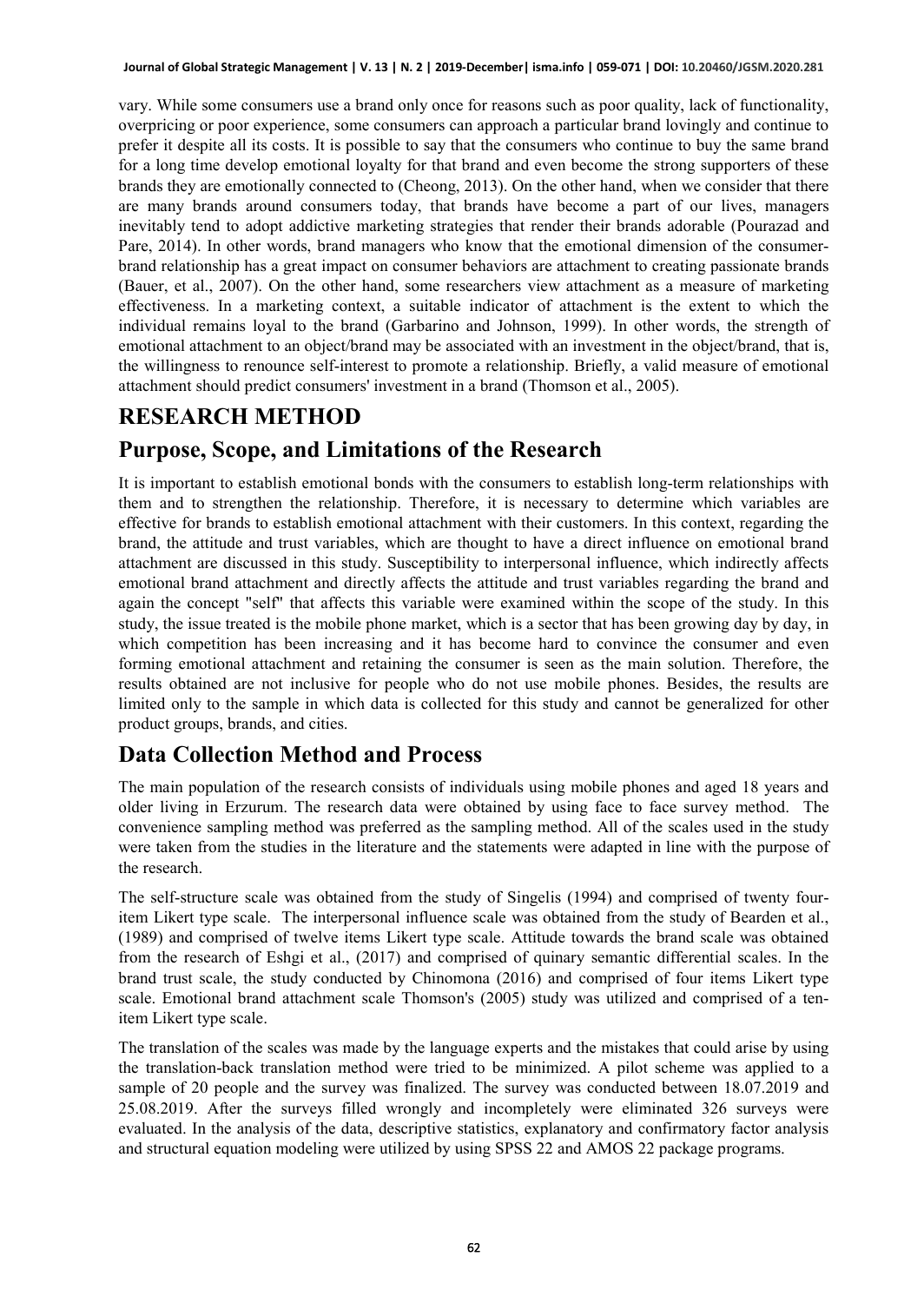#### **Research Model**



 **Figure 1.** Research Model

#### **FINDINGS**

#### **Demographic Characteristics of Respondents**

It was determined that most of the participants were males (60%), be in 18-28 age range (65%), single (67%), have an income of 2001-3000 TL (28%), be university graduates (57%), and private-sector employees (29%).

#### **Explanatory and Confirmatory Factor Analysis**

For the scale dimensions used in the research to be determined clearly, Explanatory Factor analysis was made. In the analysis in which the structural validity of the scales was tested, factor loads of 0.40 and above were considered (Nakip, 2006) and it was found that 2 expressions of sensitivity and 5 expressions of self were eliminated because the factor loads were lower than the reference value. Obtained factors explained 61.7% of the total variance. The KMO sample qualification criteria were found to be 89%, Bartlett Sphericity Test 10571.774 and Degree of Freedom 1128. It was determined that factor loadings of the self-variable vary between 0.48-0.70 for the interdependent self, 0.54-0.76 for the independent self, 0.44-0.74 for sensitivity to informational effect in the variable of susceptibility to interpersonal influence, 0.54-0.75 for sensitivity to normative effect, 0.58-0.71 for the brand trust variable, 0.63-0.78 for the attitude towards the brand, 0.79-0.88 for the affection in the variable of emotional brand attachment, 0.83- 0.85 for connection and 0.77-0.83 for passion.

The reliability coefficients (Cronbach's alpha) of the scales used were measured as 0.84 for the Self Structure, 0.85 for Interpersonal Influence, 0.90 for Brand Trust, 0.91 for Attitude Towards the Brand and 0.97 for Emotional Brand Attachment. Before testing the model, it was checked whether there was multicollinearity between the variables; VIF values in the range of 1.078 to 1.497 and the tolerance values in the range of 0.666 to 0.927 was seen to be in the range, it was accepted that no multi-connection problem (Hair et al., 1998). Also, when the relationship between error terms (autocorrelation) is examined, it is seen that the Durbin-Watson test result is 1,645 and this value is in the range of 1-3 accepted as the general criterion, no autocorrelation was found in the analysis.

After the exploratory factor analysis, Confirmatory Factor Analysis was performed to test the measurement model. As a result of the analysis, it was seen that the expressions had acceptable compliance values. fit indexes are as follows: CMIN/df= 1.62; RMSEA=0.04 ; RMR=0.09 ; AGFI=0.90 ; GFI=0.93 ; NFI=0.95 ; CFI= 0.94

| <b>Variables</b>       | CR    | <b>AVE</b> |
|------------------------|-------|------------|
| Interdependent Self    | 0,747 | 0,507      |
| Independent Self       | 0,763 | 0,518      |
| Normative              | 0,822 | 0,539      |
| Informational          | 0,779 | 0,542      |
| <b>Brand Trust</b>     | 0,870 | 0,629      |
| Attitude towards Brand | 0,882 | 0,601      |
| Affection              | 0.944 | 0,810      |
| Connection             | 0,905 | 0,760      |
| Passion                | 0,910 | 0,772      |

**Table 01.** CR and AVE values of the scales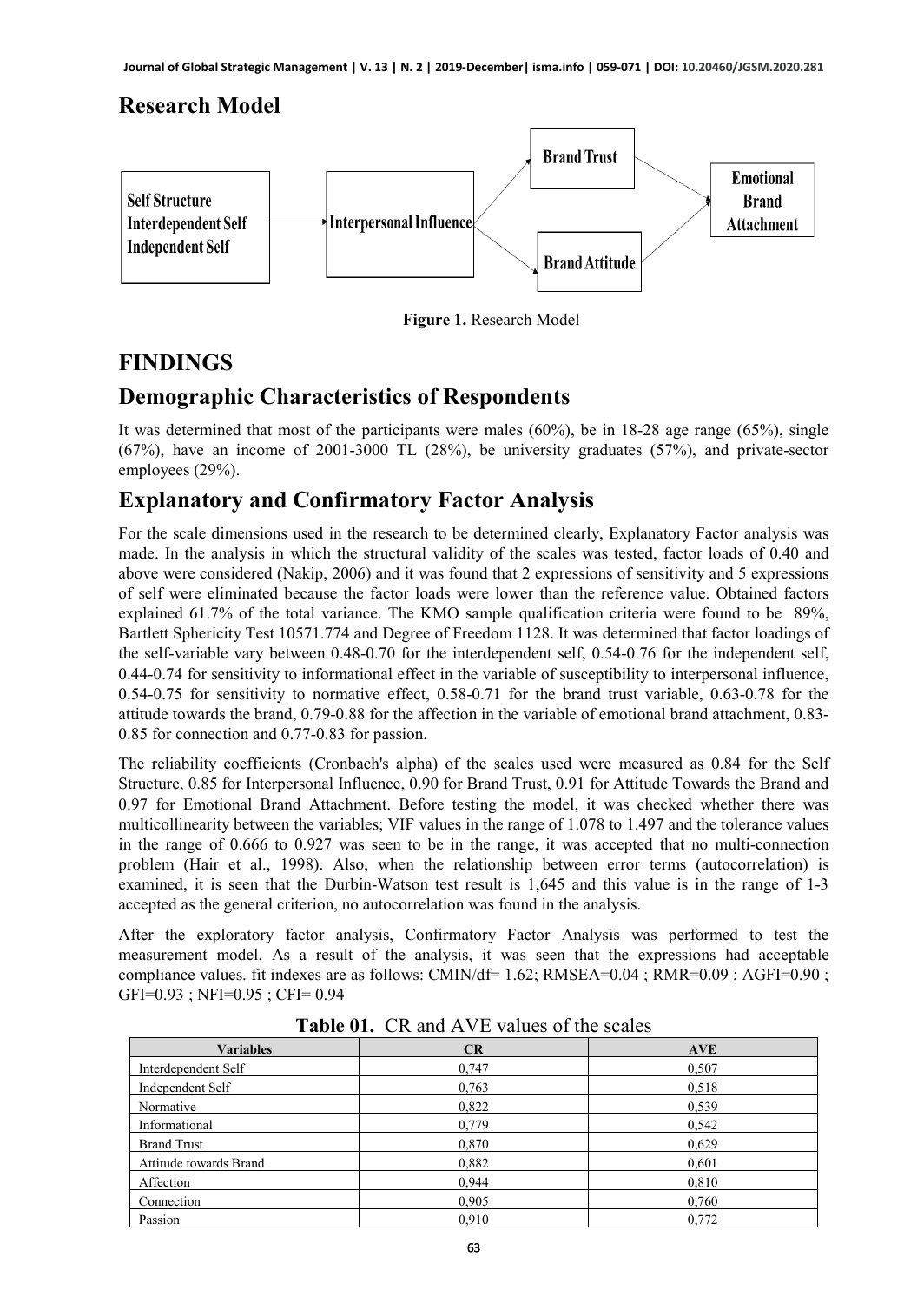| <b>Variables</b>                                                                                                     | <b>Standardized</b><br>Coefficients | Error<br><b>Variances</b> | (t)<br>Value | P   | $\mathbb{R}^2$ |
|----------------------------------------------------------------------------------------------------------------------|-------------------------------------|---------------------------|--------------|-----|----------------|
| Interdependent self-structure                                                                                        |                                     |                           |              |     |                |
| If my brother or sister fails, I feel<br>responsible.                                                                | 0,628                               | ,139                      | 8,013        | *** | 0,395          |
| I will stay in a group if they need<br>me even when I'm not happy with<br>the group.                                 | 0,627                               | ,134                      | 8,054        | *** | 0,393          |
| It is important to me to respect<br>decisions made by the group.                                                     | 0,617                               | ,158                      | 7,849        | *** | 0,381          |
| I should take into consideration my<br>parents<br>advice<br>when<br>making<br>education\career plans                 | 0,522                               | ,146                      | 7,139        | *** | 0,273          |
| I often have the feeling that my<br>relationships with others are more<br>important<br>than<br>my<br>accomplishments | 0,586                               | ,152                      | 7,057        | *** | 0,344          |
| I will sacrifice my self-interest for<br>the benefit of the group I am in                                            | 0,642                               | ,147                      | 8,090        | *** | 0,412          |
| I respect people who are modest<br>about themselves.                                                                 | 0,475                               | ,137                      | 6,773        | *** | 0,225          |
| I would offer my seat in a bus to<br>my professor.                                                                   | 0,591                               | ,146                      | 7,700        | *** | 0,350          |
| My happiness depends on the<br>happiness of those around me.                                                         | 0,677                               | ,140                      | 8,319        | *** | 0,458          |
| It is important for me to maintain<br>harmony within my group.                                                       | 0,553                               | ,138                      | 7,370        | *** | 0,306          |
| I have respect for the authority<br>figures with whom I interact                                                     | 0,516                               |                           |              | *** | 0,266          |
| Independent self-structure                                                                                           |                                     |                           |              |     |                |
| I value being in good health above<br>everything                                                                     | 0,681                               | ,094                      | 10,545       | *** | 0,464          |
| I prefer to be direct and forthright<br>when dealing with people I've just<br>met                                    | 0,568                               | ,094                      | 9,013        | *** | 0,323          |
| Being able to take care of myself is<br>a primary concern for me.                                                    | 0,619                               | ,094                      | 9,735        | *** | 0,383          |
| I am the same person at home that I<br>am at school                                                                  | 0,512                               | ,093                      | 8,224        | *** | 0,262          |
| am comfortable with being<br>L<br>singled out for praise or rewards                                                  | 0,627                               | ,093                      | 9,892        | *** | 0,393          |
| Having a lively imagination is<br>important to me                                                                    | 0,703                               |                           |              | *** | 0,494          |
| <b>Interpersonal influence</b>                                                                                       |                                     |                           |              |     |                |
| When buying products, I generally<br>purchase those brands that I think<br>others will approve of.                   | 0,327                               | ,110                      | 6,463        | *** | 0,407          |
| If other people can see me using a<br>product, I often purchase the brand<br>they expect me to buy                   | 0,472                               |                           |              | *** | 0,223          |
| I achieve a sense of belonging ing<br>by purchasing the same products<br>and brands that others purchase             | 0,803                               | ,221                      | 8,792        | *** | 0,645          |
| If I want to be like someone, I often<br>try to buy the same brands that they<br>buy.                                | 0,654                               | ,231                      | 6,954        | *** | 0,528          |
| I often identify with other people                                                                                   |                                     |                           |              |     |                |

| Table 2. Results of Confirmatory Factor Analysis of Scales |  |
|------------------------------------------------------------|--|
|------------------------------------------------------------|--|

To make sure I buy the right  $0,741$   $*$   $*$   $0,549$ 

0,717 ,215 | 8,241 | \*\*\* | 0,514

0,641 ,087 | 10,559 \*\*\* | 0,411

0,831 ,090 | 12,029 | \*\*\* | 0,691

by purchasing the same products and brands they purchase.

I frequently gather information from friends or family about a

If I have a little experience with a product, I often ask my friends

product before I buy it.

about the product.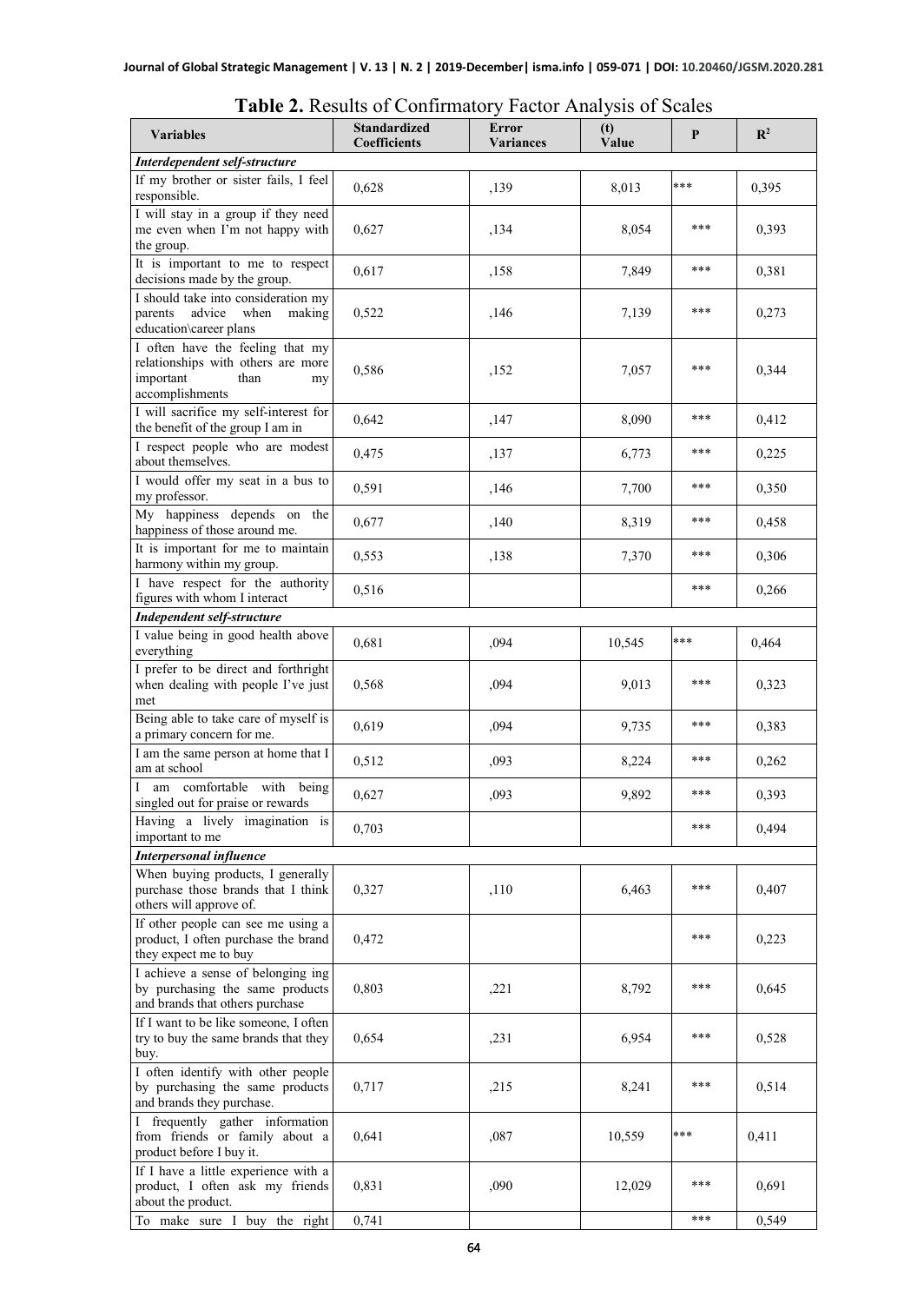| <b>Variables</b>                                                      | <b>Standardized</b><br><b>Coefficients</b> | <b>Error</b><br><b>Variances</b> | (t)<br>Value | P   | $\mathbf{R}^2$ |
|-----------------------------------------------------------------------|--------------------------------------------|----------------------------------|--------------|-----|----------------|
| product or brand, I often observe<br>what others are buying and using |                                            |                                  |              |     |                |
| <b>Brand Trust</b>                                                    |                                            |                                  |              |     |                |
| I rely on this brand                                                  | 0.788                                      |                                  |              | *** | 0.621          |
| I trust this brand.                                                   | 0.932                                      | 0.058                            | 18,489       | *** | 0.869          |
| This is an honest brand.                                              | 0,801                                      | 0,058                            | 15,786       | *** | 0,641          |
| This brand is safe.                                                   | 0.756                                      | 0.060                            | 14.643       | *** | 0,571          |
| <b>Brand Attitude</b>                                                 |                                            |                                  |              |     |                |
| Unfavorable\Favorable                                                 | 0,767                                      |                                  |              | *** | 0.588          |
| Unlikeable\Likeable                                                   | 0.863                                      | 0,071                            | 14,528       | *** | 0,745          |
| Unpleasant\Pleasant                                                   | 0,860                                      | 0.068                            | 16,582       | *** | 0,739          |
| Bad/Good                                                              | 0,780                                      | 0.069                            | 16,507       | *** | 0.609          |
| Unappealing/Appealing                                                 | 0.774                                      | 0.060                            | 17,374       | *** | 0,599          |
| <b>Emotional Brand Attachment</b>                                     |                                            |                                  |              |     |                |
| Loved                                                                 | 0.857                                      |                                  |              |     | 0,735          |
| Friendly                                                              | 0.923                                      | 0.035                            | 28,055       | *** | 0.852          |
| Affectionate                                                          | 0,948                                      | 0.042                            | 24,999       | *** | 0,898          |
| Peaceful                                                              | 0.888                                      | 0.044                            | 21.997       | *** | 0.788          |
| Attached                                                              | 0,866                                      |                                  |              |     | 0,749          |
| <b>Bonded</b>                                                         | 0.895                                      | 0.045                            | 23,063       | *** | 0.800          |
| Connected                                                             | 0,893                                      | 0,045                            | 22,874       | *** | 0,798          |
| Passionate                                                            | 0.910                                      |                                  |              | *** | 0,828          |
| Delighted                                                             | 0,831                                      | 0,041                            | 21,356       | *** | 0,690          |
| Captivated                                                            | 0,903                                      | 0,040                            | 25,606       | *** | 0,815          |

The results of the confirmatory factor analysis showed that the dimensions were reliable. Therefore, the results confirm the factor structure of the scale. The research model formed behind factor analyses was tested with structural equation analysis. The structural model, statistical values and model fit indexes obtained as a result of the analysis are as shown below.



 **Figure 2. Structural Model**

*Key:* INTER: Interdependent Self, IND: Independent Self, II: Interpersonal Influence, N: Normative, I: Informational, BT: Brand Trust, BA: Brand Attitude, EBA: Emotional Brand Atttachment, AFF: Affection, CON: Connection, PAS: Passion

*X2 /sd:* 1,63, *RMSEA:* 0.04, *RMR:* 0.10, *AGFI:* 0.91, *NFI:* 0.94, *CFI:* 0.95, *GFI:* 0.90.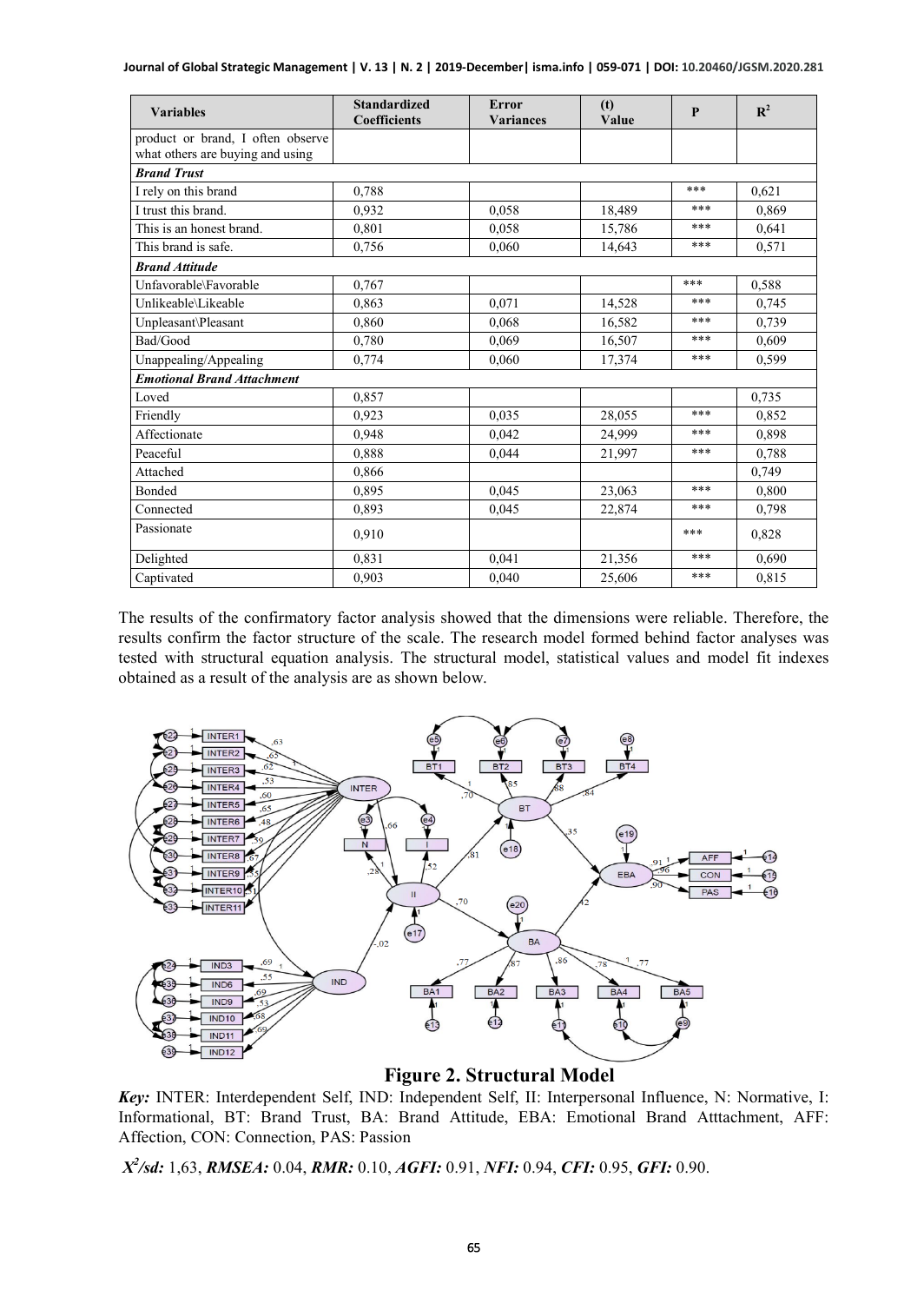| <b>Statistically Important Paths</b>                              | <b>Standardized</b><br><b>Coefficients</b> | <b>Error Variances</b> | (t)<br><b>Values</b> | P     | $\mathbf{R}^2$ |
|-------------------------------------------------------------------|--------------------------------------------|------------------------|----------------------|-------|----------------|
| Self Benlik $\rightarrow$ Interpersonal<br>Interdependent         | .663                                       | .058                   | 3,986                | $***$ | .431           |
| Independent Self $\rightarrow$ Interpersonal Influences           | $-.020$                                    | .022                   | $-.303$              | .762  |                |
| Interpersonal Influence→Brand Trust                               | .810                                       | .647                   | 4,221                | $***$ | .655           |
| Interpersonal Influence→Attitude towards Brand                    | .700                                       | .600                   | 4.227                | $***$ | ,490           |
| towards Brand $\rightarrow$ Emotional<br>Attitude<br><b>Brand</b> | .417                                       | .110                   | 6,775                | $***$ | .465           |
| Brand Trust $\rightarrow$ Emotional Brand Attachment              | .353                                       | 120                    | 5.654                | $***$ |                |

| Tablo 3. Results of the Research Models |  |
|-----------------------------------------|--|
|-----------------------------------------|--|

*\*\* p<0.01*

As shown in Figure 1 and Table 3, the path coefficients and model fit values of the variables are within acceptable limits and significant. The values obtained were improved by covariances drawn between the error terms after the modification suggestions. In this context, it was observed that brand attitude and brand trust variables are observed to affect emotional brand attachment (H4, H5). Besides, it is understood that interpersonal influence affects brand trust (H2) and attitude towards the brand (H3). Interdependent self, which is one of the sub-dimensions of the self variable has a significant effect on interpersonal influence (H1a) and that independent self does not have have a significant effect (H1b). Besides, this result coincides with the current literature. In this case, the H1 hypothesis, which is considered as one of the sub-hypotheses and which states that the self has a significant effect on interpersonal influence, was accepted.

#### **CONCLUSION AND DISCUSSIONS**

The research model, which combines the variables of brand trust and attitude, sensitivity to interpersonal interaction and self-structure, which are determined to affect emotional brand loyalty was tested; the following results were obtained and the conclusions are summarized as a theoretically and practically:

As a result of the analysis, it was found that brand trust affected emotional brand attachment. In other words, an individual can develop an emotional attachment to the brands' trusts (Japutra et al., 2014, Vlachos et al., 2010). Trust in the brand is perceived as an important factor in an individual's thinking that the brand is interested in him/her, in his/her establishing a healthy relationship with the brand including attachment and even in the formation of a passionate interaction. Individuals' belief that the brand will fulfill its promises, their trust in the brand's sincerity will strengthen their relationship with the brand and ensure the surfacing of positive emotions. Another result is that the attitude towards the brand affects the emotional brand attachment. In other words, attitudes have a positive effect on people's emotions (Shiong, 2019). The positive thoughts of customers regarding the brand is an effective factor in their establishing emotional attachment. That the brand has attractive, tasteful designs and pleasant looks will increase the positive emotions in the consumer. According to the findings, interpersonal influence affects both attitudes towards brand attitude and trust (Hoon Ang et al., 2001). Khare (2014) stated that there is a positive relationship between attitude and interpersonal interaction. Besides, the element of trust, which is an integral part of successful relationships, is influenced by the indirectly acquired information exchange (Zaroli, et al., 2017). McAllister (1995) stated that the frequency of interaction affects trust. The results obtained are consistent with the results expressed in the related literature. Factors that can be the driving force for the variables of trust and attitude that are necessary to establish the emotional attachment that expresses the way to establish pleasant, passionate, loving and friendly intimacy with the customers should be considered. In other words, it is important to gain the trust of the customer and to know the variables that will create a positive attitude in them. At this point, we encounter social norms and information flow. Throughout the process of the individual's developing trust in the brand, the thoughts of other individuals around him/her give clues. The individual who exchanges information with others collects information about the product and tries to capture the sense of a reliable brand by actually avoiding risk. Furthermore, the individual who thinks s/he will like the brand that other people will buy tends to find that brand much more attractive and enjoyable.

Finally, the individual's self-structure is effective in his/her susceptibility to interpersonal influence. Owned self-structure affects their relationships with other people (Cross and Madson, 1997, Gardner et al., 1999). Whether a person has an interdependent or independent self-structure determines his/her response to the interaction. Accordingly, while individuals with interdependent self-structure show sensitivity to interpersonal interaction, individuals with independent self-structure do not. Because while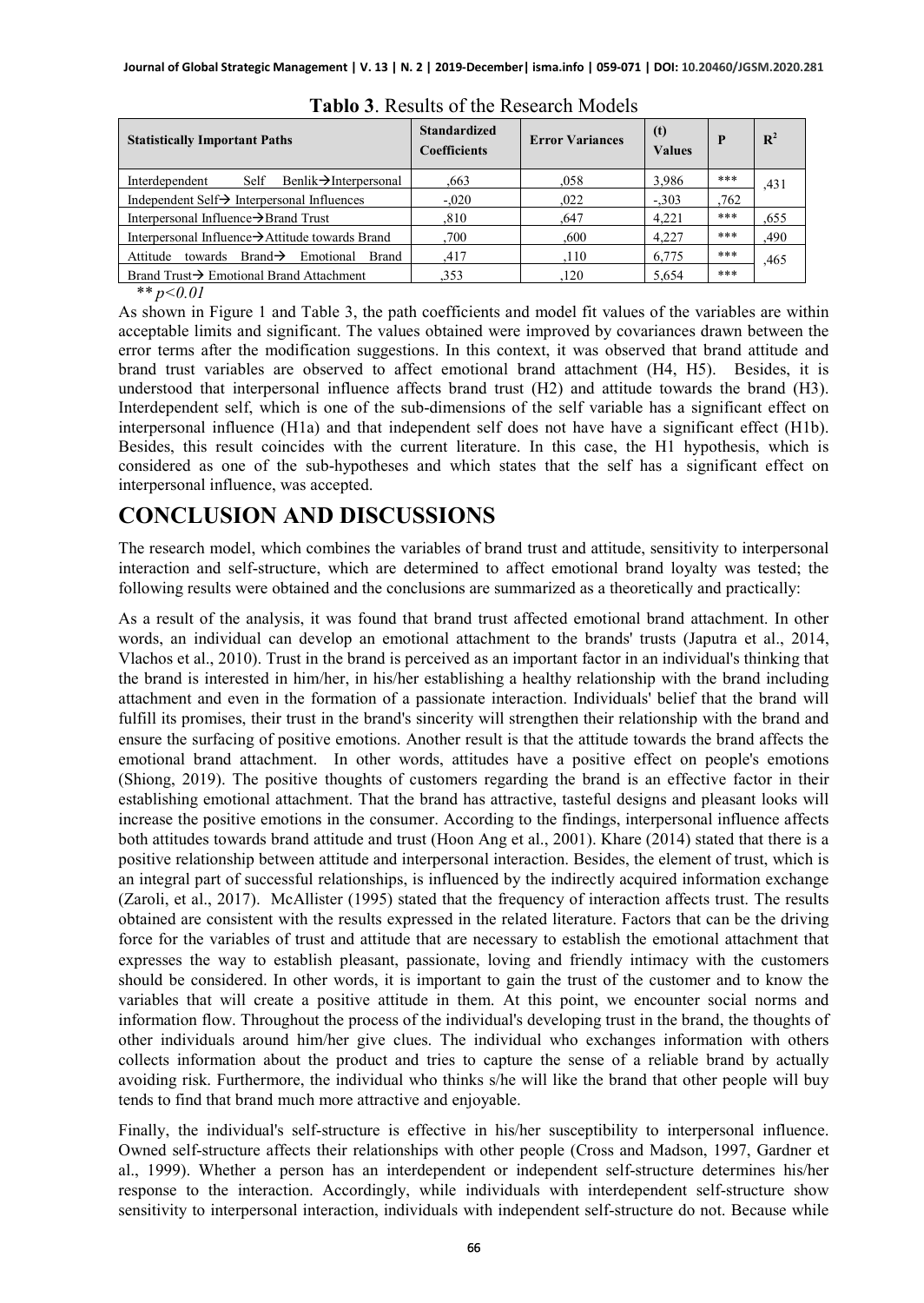individuals who have interdependent selves act as collectivists, those who have independent selves think individually (Markus and Kitayama, 1991). Individuals who try to maintain harmony within the group they are in or individuals who associate happiness with the happiness of the people around them show sensitivity to interaction. Accordingly, people who consider the advice of the ones around them are careful about what other people buy while choosing products. By acting in this way, they do not break their connections with them and taste the sense of belonging. It is aimed to fully understand the customer together with treating the concept of self as the precursor of the interaction that affects the emergence of brand trust and attitude in creating emotional brand attachment. It is clear that to address the emotions of the individual, we need to know him/her very well. The researches conducted show that the individual with dependent self-structure is sensitive to the interaction and this interaction affects the trust in and attitude towards the brand. Ultimately, the process results in emotional brand attachment.

In this context, companies must head towards gaining the trust of consumers. Companies need people who are emotionally attached to the brand to retain the customer for a long time in today's conditions. This need is met through the relationship of trust. To establish this connection, companies can both choose famous people trusted by society as a brand face and encourage the sharing of positive customer experiences. Consumer confidence will be kept alive and the foundations of brand attachment will be strengthened through word of mouth communication, which will be formed in this way. Also, the company's reflecting that it considers the wishes and expectations of its customers and asking for their ideas in the design process or the preparation phase of new products will be effective if the development of the positive emotions concerned. The key point here is the need to determine exactly what the elements that brands evaluate to create a positive attitude associate for the customer. In today's era of communication and technology, the most effective way to learn this is to use social media. It will be beneficial to use mutual communication that will be provided through virtual environments by also considering ethical rules not only to learn the customer's thoughts but also to guide their attitudes. Distribution of new products through sweepstakes to promote this process is considered to be one of the effective methods. Additionally, companies can have people who have gained the appreciation of the target audience and have succeeded in attracting their attention to advertise or recommend products. Likewise, they can get in contact with information channels, which the target audience uses the most and access the right people through the right channels. Briefly, companies should initially try working with celebrities that customers respect or those that the groups the customers are in like and follow and use opinion leaders effectively in this process. They should also use themes that can be approved by the target audience and the people around in the advertising or promotion process. In this way, they will address the personalities of the individuals and groups in question, will create positive attitudes and trust towards the brand by activating the interaction between individuals, and consequently will have developed emotional brand attachment.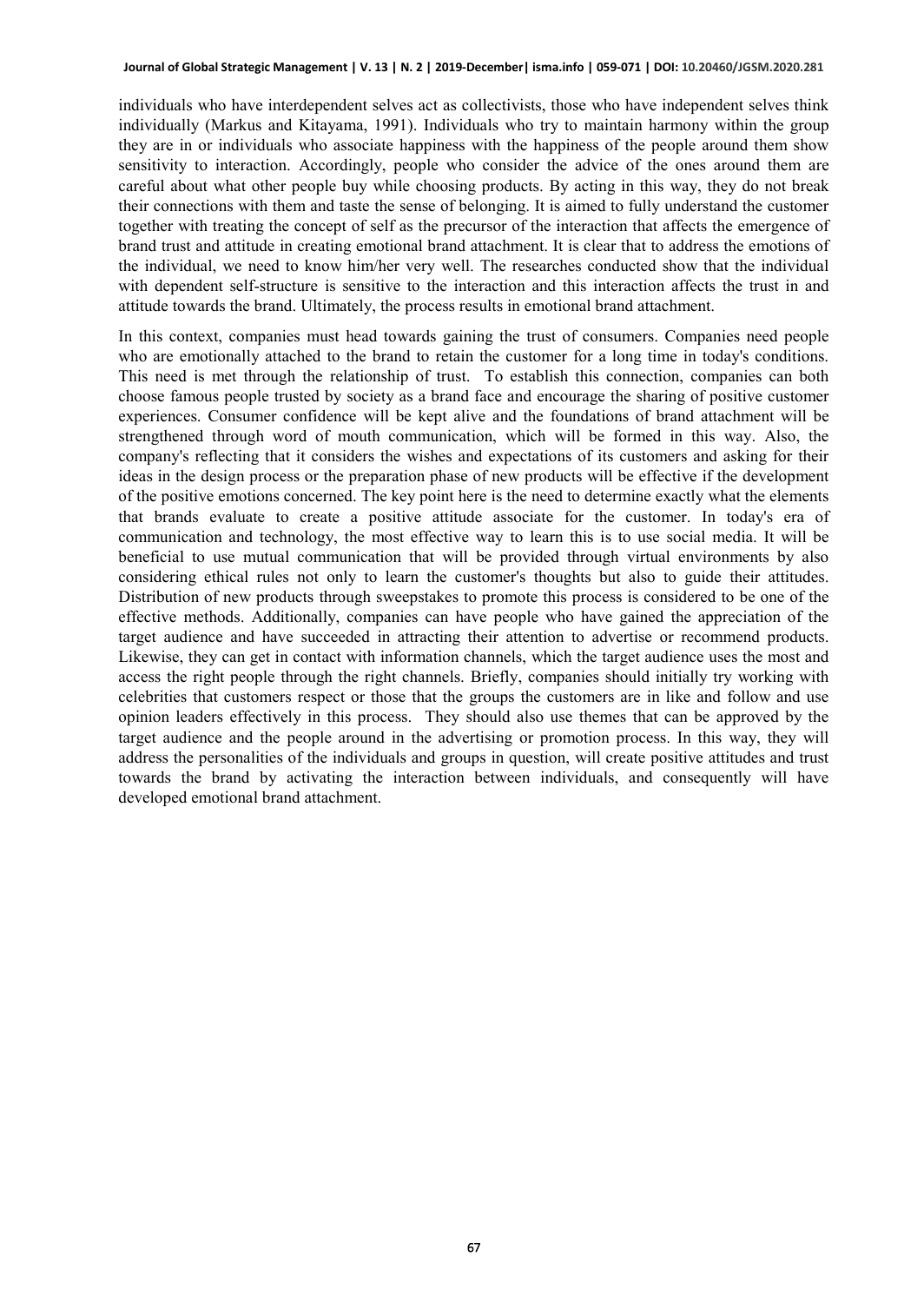#### **REFERENCES**

Agrawal, N. and Maheswaran, D. (2005), The Effects of Self-Construal and Commitment on Persuasion. Journal of Consumer Research, 31(4), pp. 841-849.

Akgün, A. E., Koçoğlu, İ. and İmamoğlu, S. Z. (2013), An Emerging Consumer Experience: Emotional Branding. Procedia-Social and Behavioral Sciences, 99, pp. 503-508.

Alkailani, M. and Kumar, R. (2016), Impacting Innovativeness: The Role of Interpersonal Influences and Cultural Dimensions on Consumer Innovativeness, Journal of Strategic Innovation and Sustainability, 11(1), pp. 62-78.

Baldwin, M. W., Keelan, J. P. R., Fehr, B., Enns, V. and Koh-Rangarajoo, E. (1996). Social-Cognitive Conceptualization of Attachment Working Models: Availability and Accessibility Effects. Journal of Personality and Social Psychology, 71(1), pp. 94-109.

Bauer, H. H., Heinrich, D. and Martin, I. (2007), How To Create High Emotional Consumer-Brand Relationships? The Causalities of Brand Passion, Proceedings of The Australian and New Zealand Market Acad, University of Otago, pp. 2189-2198.

Başar, E. E. and Erciş, A. (2015), The Effect of Self-Construal on Statue and Role-Relaxed Consumption, Mediterranean Journal of Social Sciences, *6*(3 S2), pp. 18-23.

Bearden, W. O., Netemeyer, R. G. and Teel, J. E. (1989), Measurement of Consumer Susceptibility to Interpersonal Influence, Journal of Consumer Research, *15*(4), pp. 473-481.

Bouhlel, O., Mzoughi, N., Hadiji, D. and Slimane, I. B. (2011), Brand Personality's Influence on The Purchase Intention: A Mobile Marketing Case. International Journal of Business and Management, 6(9), pp. 210-227.

Chatterjee, S.C. and Chaudhuri, A. (2005), Are Trusted Brands Important?, Marketing Management Journal, 15 (1), pp. 1-16.

Chaudhuri, A. and Holbrook, M.B. (2001), The Chain of Effects From Brand Trust and Brand Affect to Brand Performance: The Role of Brand Loyalty, Journal of Marketing, 65, 2, pp. 81-93.

Chen, Q., Griffith, D. A. and Shen, F. (2005), The Effects of Interactivity on Cross-Channel Communication Effectiveness, Journal of Interactive Advertising, 5(2), pp. 19-28.

Chen, Y. S., Hung, S. T., Wang, T. Y., Huang, A. F. and Liao, Y. W. (2017), The Influence of Excessive Product Packaging on Green Brand Attachment: The Mediation Roles of Green Brand Attitude and Green Brand Image, Sustainability, *9*, 654, pp. 1-15.

Cheong, A. L. H. (2013), An Exploration of Antecedents and Consequences of Brand Attachment Among A Cross Section of Malaysian Consumers, Asian Social Science, *9*(5), pp. 263-273.

Chinomona, R. (2013), The Influence of Brand Experience on Brand Satisfaction, Trust and Attachment in South Africa, International Business & Economics Research Journal (IBER), 12(10), pp. 1303-1316.

Chinomona, R. (2016), Brand Communication, Brand Image and Brand Trust As Antecedents of Brand Loyalty in Gauteng Province of South Africa, African Journal of Economic and Management Studies, *7*(1), pp. 124-139.

Chung, J. Y., Lee, J. and Heath, R. L. (2013), Public Relations Aspects of Brand Attitudes and Customer Activity, Public Relations Review, 39(5), pp. 432-439.

Cross, S.E. and Madson, L. (1997), Models of The Self: Self-Construals and Gender, Psychological Bulletin, 122, pp. 5–37

Cross, S. E., Bacon, P. L. and Morris, M. L. (2000), The Relational-Interdependent Self-Construal and Relationships, Journal of Personality and Social Psychology, 78(4), pp. 791-808.

Berry, L. L. (2000), Cultivating Service Brand Equity, Journal of The Academy of Marketing Science, 28(1), pp. 128-137.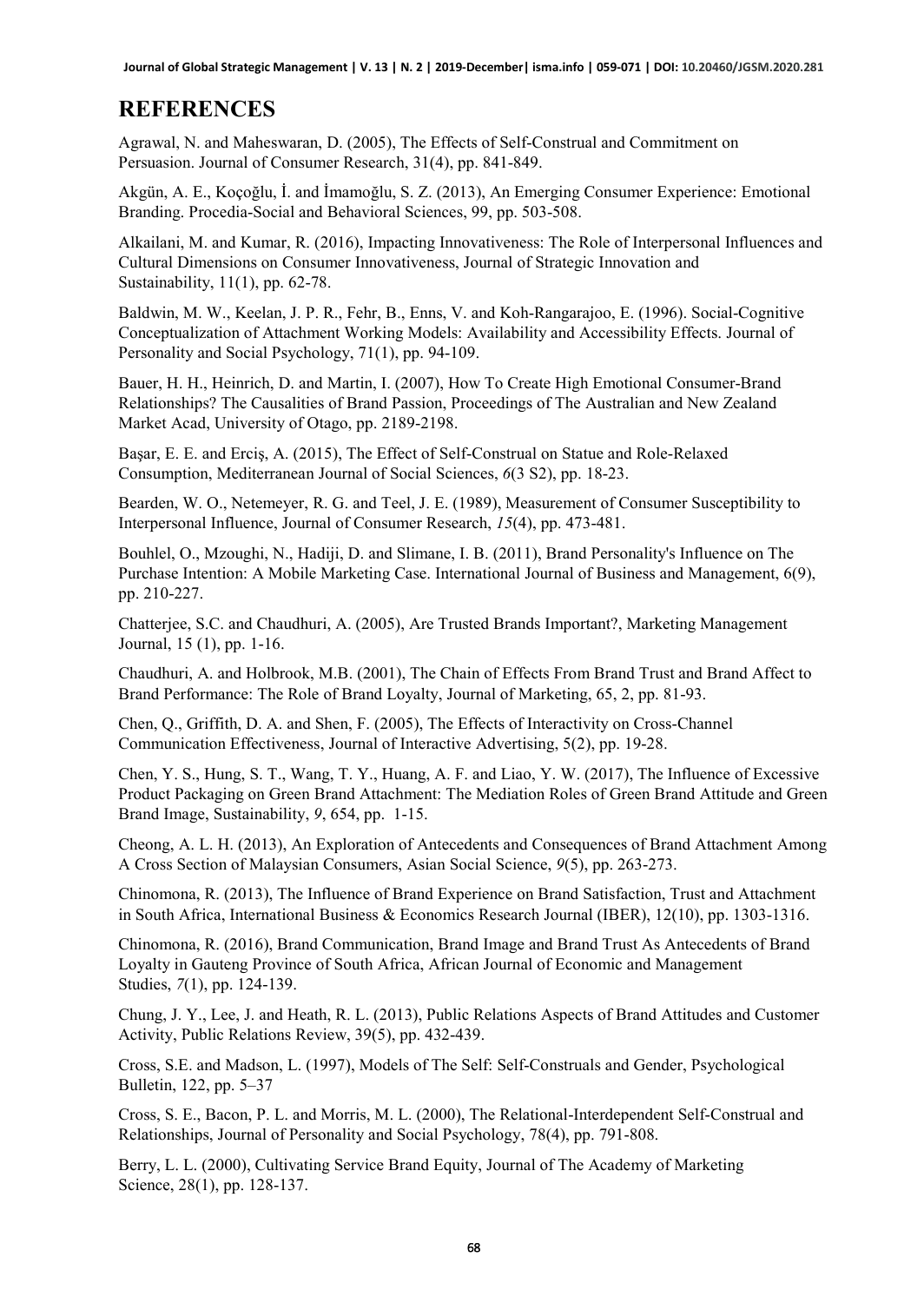Deniz, A. and Erciş, A. (2010), Kişilik Özellikleri, Hedonik ve Rasyonel Fayda, Marka Duygusu ve Marka Bağlılığı Arasındaki İlişkilerin Belirlenmesine Yönelik Bir Araştırma, Atatürk Üniversitesi İktisadi ve İdari Bilimler Dergisi, 24(2), pp. 141-165.

Deutsch, M. and Gerard, H. B. (1955), A Study of Normative and Informational Social Influences Upon İndividual Judgment, The Journal of Abnormal and Social Psychology, 51(3), pp. 629-636.

Doney, P.M., Barry, J. M. and Abratt, R. (2007), Trust Determinants and Outcomes in Global B2B Services, European Journal of Marketing. 41(9/10), pp. 1096-1116.

Escalas, J. E. and Bettman, J. R. (2005), Self-Construal, Reference Groups, and Brand Meaning, Journal of Consumer Research, 32(3), pp. 378-389.

Esch, F. R., Langner, T., Schmitt, B. H. and Geus, P. (2006), Are Brands Forever? How Brand Knowledge and Relationships Affect Current and Future Purchases, Journal of Product & Brand Management, 15(2), pp. 98-105.

Eshghi, A., Sarkar, J. G. and Sarkar, A. (2017), Impact of Online Advertising on Adolescent's Brand Attitudes, Marketing Intelligence & Planning, 35(6), pp. 706-723.

Fandos, C. and Flavian, C. (2006), Intrinsic and Extrinsic Quality Attributes, Loyalty and Buying Intention: An Analysis for A PDO Product, British Food Journal, 108(8), pp. 646-662.

Frasquet, M., Molla Descals, A. and Ruiz-Molina, M. E. (2017), Understanding Loyalty in Multichannel Retailing: The Role of Brand Trust and Brand Attachment, International Journal of Retail & Distribution Management, *45*(6), pp. 608-625.

Garbarino, E. and Johnson, M. S. (1999), The Different Roles of Satisfaction, Trust, and Commitment in Customer Relationships, Journal of Marketing, 63(2), pp. 70-87.

Gardner, W.L., Gabriel, S. and Lee, A.Y. (1999), "I" Value Freedom, But "We" Value Relationships: Self-Construal Priming Mirrors Cultural Differences in Judgment, Psychological Science, 10, pp. 321– 326.

Girma, M. (2016), Exploring Consumers Footwear's Brand Preference and Its Antecedents between Age Groups and Gender: In Case of dire Dawa Administration, International Journal of Scientific and Research Publications, 6(6), pp. 2250-3153.

Göksu,T. (2007), Sosyal Psikoloji. Ankara. Seçkin Publishing.

Grisaffe, D. B. and Nguyen, H. P. (2011), Antecedents of Emotional Attachment to Brands, Journal of Business Research, 64(10), pp. 1052-1059.

Hair, F., Jr., Anderson, R. E., Tatham, R. L. and Black, W. C. (1998), Multivariate Data Analysis With Readings (5th ed.). Upper Saddle River, NJ: Prentice-Hall.

Hoffmann, A. O. and Broekhuizen, T. L. (2009), Susceptibility to and Impact of Interpersonal Influence in An Investment Context, Journal of The Academy of Marketing Science, 37(4), pp. 488-503.

Holland, R. W., Roeder, U. R., Rick B. van, B., Brandt, A. C. and Hannover, B. (2004), Don't Stand So Close To Me: The Effects of Self-Construal on Interpersonal Closeness, Psychological Science, 15(4), pp. 237-242.

Hoon Ang, S., Sim Cheng, P., Lim, E. A. and Kuan Tambyah, S. (2001), Spot The Difference: Consumer Responses Towards Counterfeits, Journal of consumer Marketing, 18(3), pp. 219-235.

Japutra, Arnold, Ekinci, Yuksel, and Simkin, Lyndon. (2014), Exploring Brand Attachment, Its Determinants and Outcomes, Journal of Strategic Marketing, 22(7), pp. 616-630.

Khare, A. (2014), Consumers' Susceptibility to Interpersonal Influence As A Determining Factor of Ecologically Conscious Behaviour, Marketing Intelligence & Planning, 32(1), pp. 2-20.

Krohmer, H., Malär, L., Hoyer, W. and Nyffenegger, B. (2009), The Fit Between Brand Personality and Consumer's Self: The Importance of Actual Versus Ideal Self For Brand Performance. In AMA Winter Educators' Conference Proceedings, 20, pp. 412-413.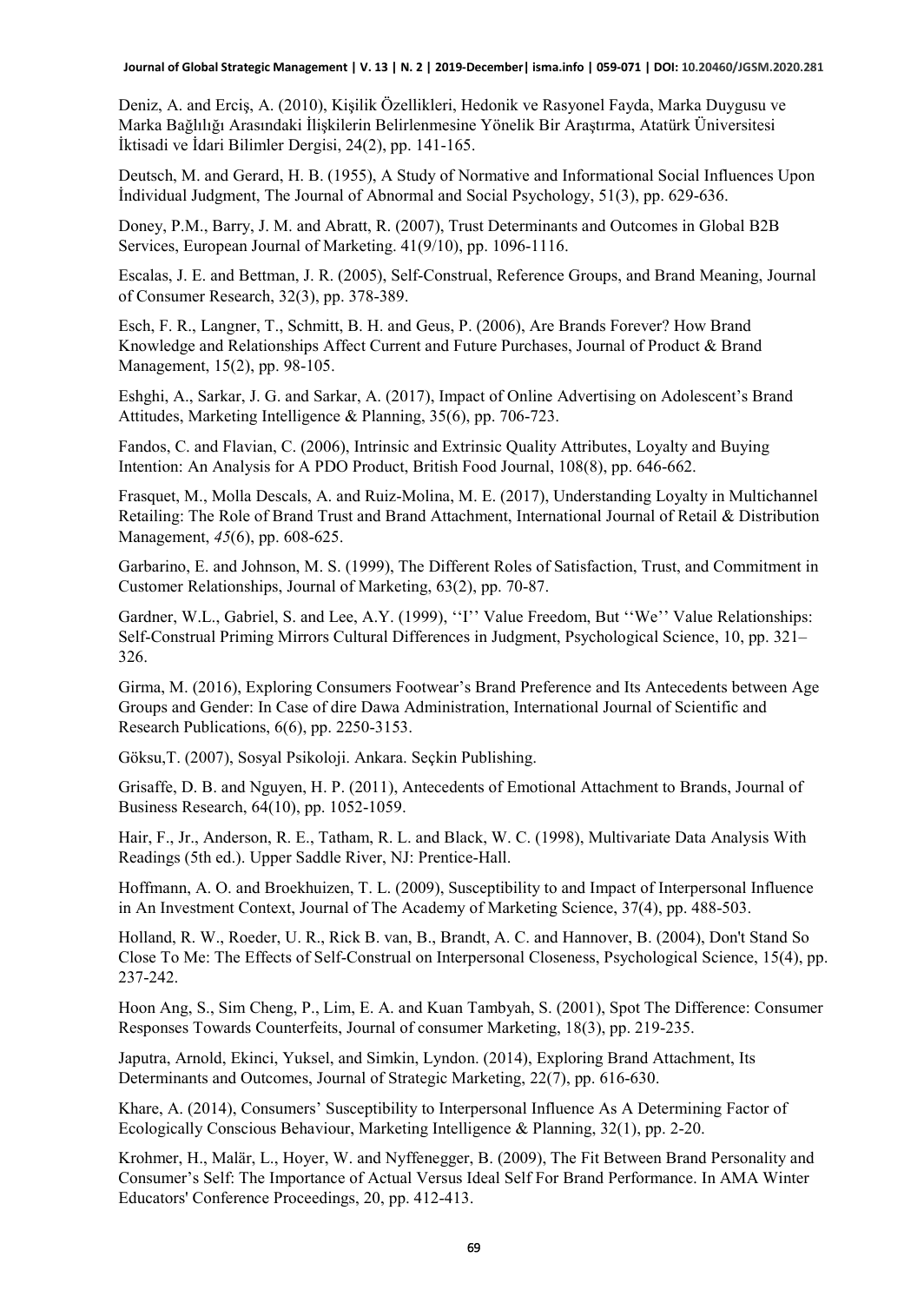Kropp, F., Lavack, A. M. and Silvera, D. H. (2003), Values And Collective Self-Esteem As Predictors of Consumer Susceptibility to Interpersonal Influence Among University Students, International Marketing Review, 22(1), pp. 7-33.

Lau, G. T. and Lee, S. H. (1999), Consumers' Trust in A Brand and The Link to Brand Loyalty, Journal of Market-Focused Management, 4(4), pp. 341-370.

Levy, S. and Hino, H. (2016), Emotional Brand Attachment: A Factor in Customer-Bank Relationships, International Journal of Bank Marketing, 34(2), pp. 136-150.

Malär, L., Krohmer, H., Hoyer, W. D. and Nyffenegger, B. (2011), Emotional Brand Attachment and Brand Personality: The Relative Importance of The Actual and The Ideal Self, Journal of Marketing, 75(4), pp. 35-52.

Markus, H. R. and Kitayama, S. (1991), Culture And The Self: Implications For Cognition, Emotion, and Motivation. Psychological Review, 98, pp. 224-253.

McAllister, D. J. (1995), Affect-and Cognition-Based Trust As Foundations for Interpersonal Cooperation in Organizations, Academy Of Management Journal, 38(1), pp. 24-59.

Miller, R. S. (1997), Inattentive and Contented: Relationship Commitment and Attention to Alternatives. Journal of Personality and Social Psychology, 73, pp. 758-766.

Mitchell, A. A. and Olson, J. C. (1981), Are Product Attribute Beliefs The Only Mediator of Advertising Effects on Brand Attitude?, Journal of Marketing Research, 18(3), pp. 318-332.

Mourali, M., Laroche, M. and Pons, F. (2005), Individualistic Orientation and Consumer Susceptibility to Interpersonal Influence, Journal of Services Marketing. 19(3), pp. 164-173.

Nakip, M. (2006), Pazarlama Araştırmaları. Seçkin Publishing.

Pourazad, N. and Pare, V. (2014), Emotional Brand Attachment: Antecedents and Consequences for Luxury Brands. In 28th Australian And New Zealand Academy of Management Conference, pp. 1-43.

Richins, M. L. (1994), Special Possessions and The Expression of Material Values, Journal of Consumer Research, 21, pp. 522-533.

Sağlam, M. and Sağlam, B. Ç. (2016), Marka Güveni ve Marka Bağlılığının Satın Alma Niyeti Üzerine Etkisi: Akıllı Telefon Pazarında Bir Araştırma, Journal of Research in Business & Social Science, 5(5), pp. 34-43.

Saleem, A. and Ellahi, A. (2017), Influence of Electronic Word of Mouth on Purchase Intention of Fashion Products in Social Networking Websites, Pakistan Journal of Commerce and Social Sciences (PJCSS), 11(2), pp. 597-622.

Shen, Y. C., Huang, C. Y., Chu, C. H. and Liao, H. C. (2010), Virtual Community Loyalty: An Interpersonal-Interaction Perspective, International Journal of Electronic Commerce, 15(1), pp. 49-74.

Shiong, P.K. (2019), Investigating Tourist's Behavioral Intentions Using Stimulus-Organism Response Theory . [http://eprints.utar.edu.my/3461/1/fyp\\_PR\\_2019\\_KWX.pdf](http://eprints.utar.edu.my/3461/1/fyp_PR_2019_KWX.pdf) Date Accessed: 23.09.2019

Singelis, T. M. (1994), The Measurement of Independent and Interdependent Self-Construal,. Personality and Social Psychology Bulletin, 20(5), pp. 580-591.

Sukhu, A., Choi, H., Bujisic, M. and Bilgihan, A. (2019), Satisfaction and Positive Emotions: A Comparison of The Influence of Hotel Guests' Beliefs And Attitudes on Their Satisfaction and Emotions. International Journal of Hospitality Management, 77, pp. 51-63.

Sun, T., Tai, Z. and Tsai, K. C. (2009), The Role of Interdependent Self-Construal in Consumers'susceptibility to Retail Salespersons' Influence: A Hierarchical Approach, Journal of Retailing and Consumer services, 16 (5), pp. 360-366.

Thomson, M., MacInnis, D. J. and Park, C. W. (2005), The Ties That Bind: Measuring The Strength of Consumers' Emotional Attachments to Brands, Journal of Consumer Psychology, 15(1), pp. 77-91.

Thurasamy, R., Mohamad, O., Jantan, M., Chow, J. L. W. and Nasirin, S. (2002). Counterfeit Music Cds: Social and Personality Influences, Demographics, Attitudes and Purchase Intention: Some Insights From